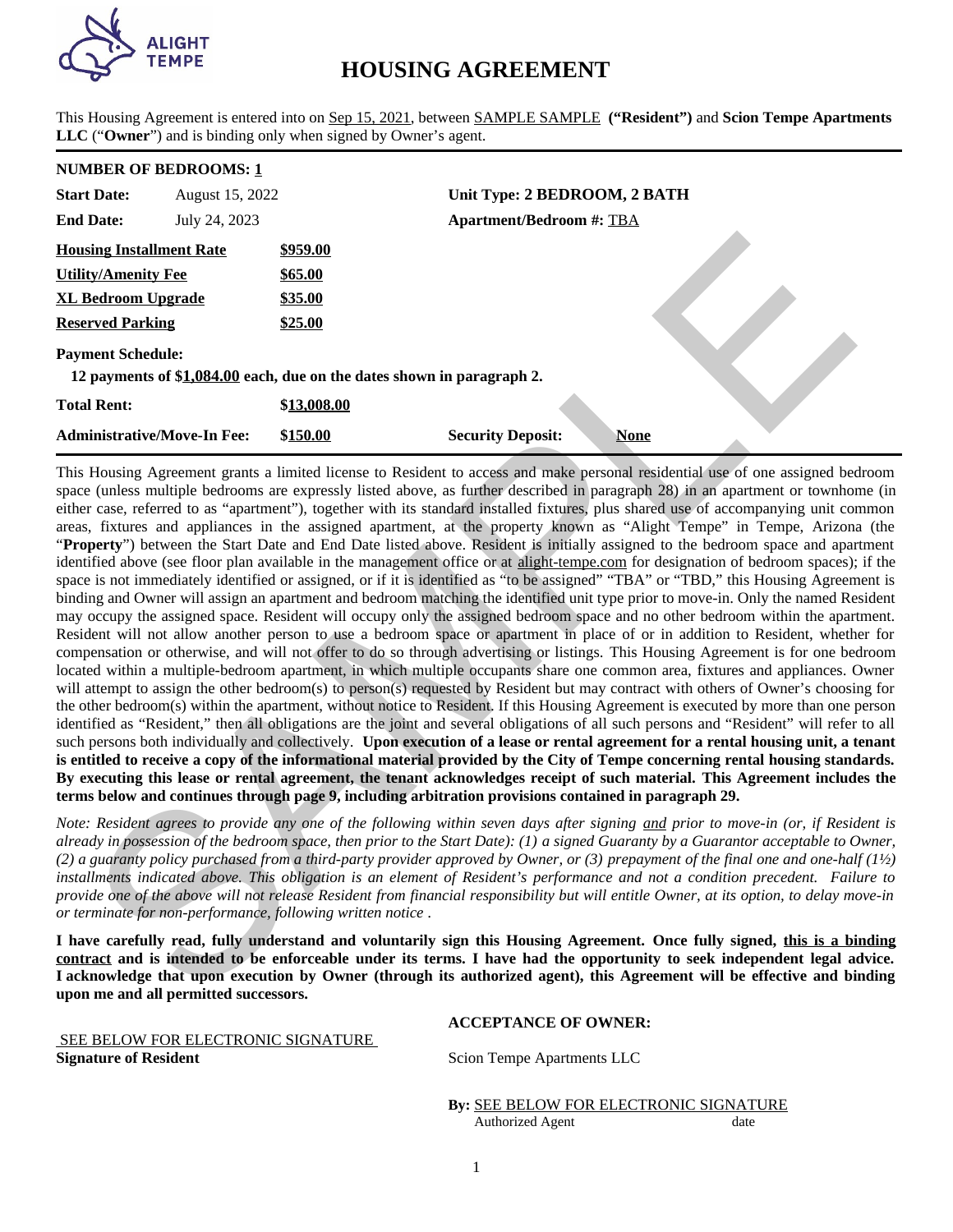#### **This Housing Agreement includes the following terms:**

- **1. Term**. Resident will have access to the Property and the assigned bedroom space and apartment as of 1:00 pm on the Start Date, and this access will end as of 12:00 Noon on the End Date (the "**Term**"), unless early arrival or late departure is approved by Owner in writing, at additional cost to the Resident.
- **2. Payment.** Resident accepts financial responsibility for the full Term of the Housing Agreement, regardless of whether the assigned bedroom space is occupied for the full Term or at all. Resident agrees to make full and prompt payment to Owner according to the payment schedule specified below, without demand of Owner, together with all additional charges or fees applicable under this Housing Agreement. Tempe, Arizona privilege/sales tax (currently 1.8%) is added to and must be paid together with each payment due. **The Total Rent stated above is a fixed price for the entire Term and is payable in equal installments for convenience; there is no proration or adjustment for any partial month.** Payment may be made by personal check, money order or cashier's check, or in Owner's discretion by credit card, check card, electronic check, or by direct bank transfer, provided that Owner reserves the right to charge processing fees as appropriate for such payment methods. Cash will not be accepted. If any payment is returned unpaid, Owner may require Resident to make future payments by certified funds. Payment (including by mail) is deemed made only when actually received by Owner or its agent, subject to clearance of funds. Resident's payment obligation is a promise by Resident which is independent from all of Owner's and its agent's promises, duties and obligations. To cover Owner's added costs for late payment, each payment will be increased by **\$30** as a late charge if not received by the close of business within two calendar days following the date due and will be increased by an additional **\$5 per day** thereafter (for up to 25 days) until paid in full. At Owner's option and without notice to Resident, any amounts owed by Resident, including but not limited to late charges, returned check fees, utility overages, damage or replacement costs, and any amount owed by Resident to Owner under a separate agreement, will be considered Rent under the terms of this Housing Agreement. In the event any payment is past due, Owner may take legal action for possession and payment and Resident will be responsible for all legal fees and costs in connection with such action. To cover Owner's added costs for processing of payments that are dishonored or returned due to insufficient funds, each such payment will be increased by \$50 as a returned payment charge and will not be considered paid until valid payment has been received. Payment should be mailed or delivered to **Alight Tempe, 1900 E. Apache Blvd., Tempe AZ 85281**. Acceptance by Owner of any payment shall not constitute a waiver of Owner's right to terminate this Housing Agreement and/or claim any damages. Unpaid charges past due more than 30 days will bear additional interest at 12% per annum, as allowed by law, from such date through the date of payment in full. invalinents for convenience; there is no providen or adjustment for any partial menth. Payment into the by-mental into the securities the securities the securities the securities the securities of the securities of the se

Payment will be due without proration as follows:

| $1st$ day of August 2022              | \$1,084.00 | 1 <sup>st</sup> day of February 2023 | \$1,084.00 |
|---------------------------------------|------------|--------------------------------------|------------|
| 1 <sup>st</sup> day of September 2022 | \$1,084.00 | 1 <sup>st</sup> day of March 2023    | \$1,084.00 |
| 1 <sup>st</sup> day of October 2022   | \$1,084.00 | 1 <sup>st</sup> day of April 2023    | \$1,084.00 |
| 1 <sup>st</sup> day of November 2022  | \$1,084.00 | $1st$ day of May 2023                | \$1,084.00 |
| 1 <sup>st</sup> day of December 2022  | \$1,084.00 | $1st$ day of June 2023               | \$1,084.00 |
| $1st$ day of January 2023             | \$1,084.00 | $1st$ day of July 2023               | \$1,084.00 |

- **3. Owner; Agent.** The Owner of the Property is Scion Tempe Apartments LLC. Owner has appointed The Scion Group LLC ("Manager") as its property management agent, authorized to act on behalf of Owner, including for purposes of service of process and receiving or receipting notices or demands. Written correspondence to Owner or its agent should be mailed to: **1900 E. Apache Blvd., Tempe, Arizona 85281**.
- **4. Assignments.** Apartment and bedroom space assignments are made, and may be changed, only by Owner or its agent. **Change requested by Resident:** Resident may request to change assignments to a different apartment. Such change requests by the Resident are only effective upon written approval by Owner in its discretion, subject to the following preconditions: (a) Resident must be in good standing under the Housing Agreement; (b) Resident must prepay a \$200 reassignment fee (refunded if the request is declined); (c) Resident and Owner must sign a written confirmation of the change in assignment, including Resident's agreement to pay the prevailing rate for the new assignment, pro-rated to the date scheduled for relocation; and (d) relocation must be completed within 48 hours or charges will apply on both spaces. **Change by Owner:** Owner reserves the right to relocate Resident to another equivalent bedroom space or apartment at the Property for any reason (*e.g.,* roommate conflict, urgent maintenance, etc.) upon at least three days' notice. In such case, if the new Owner-assigned space carries a lower rate, Resident's charges will be pro-rated and reduced accordingly; if the new Owner-assigned space carries a higher rate, Resident will continue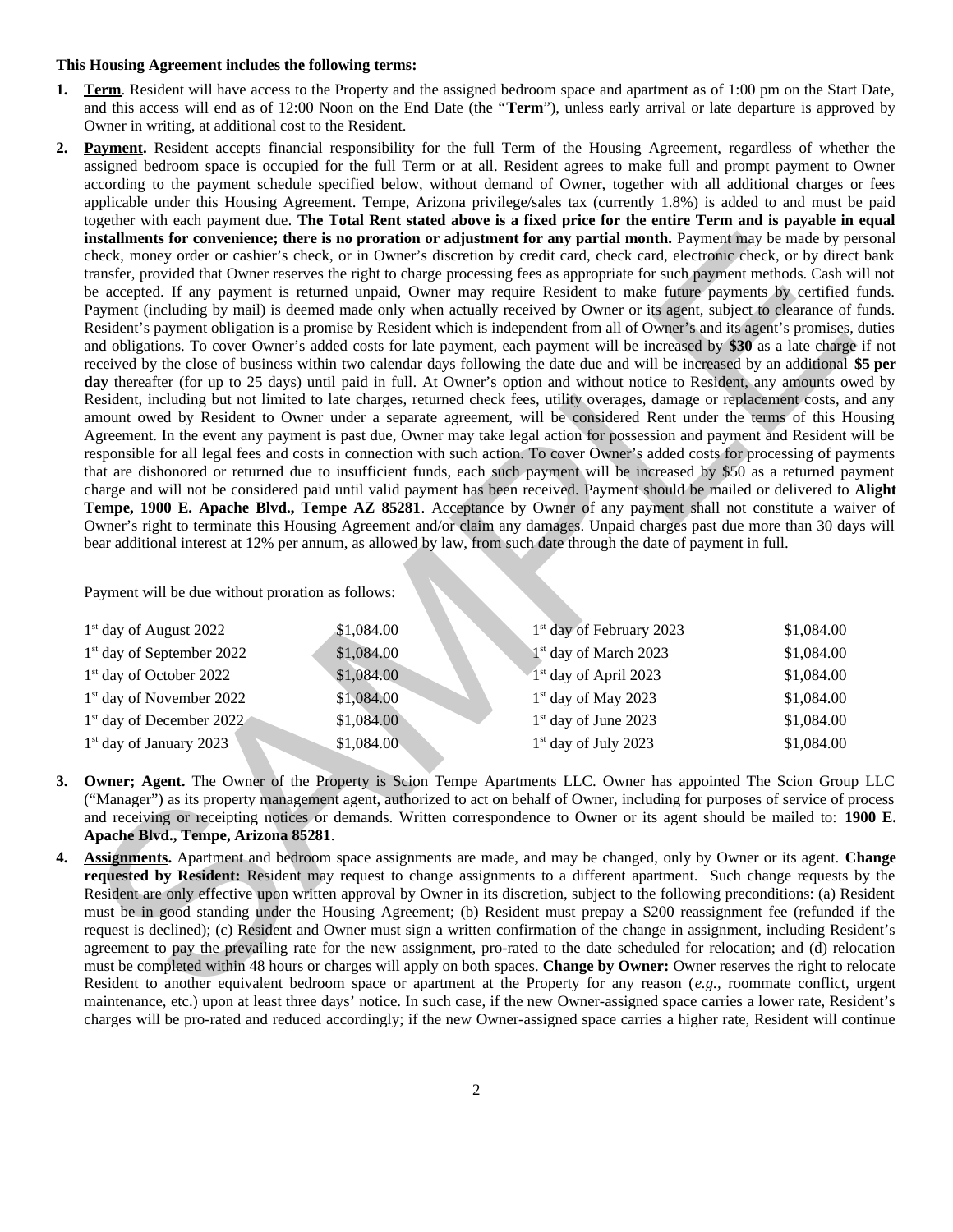to pay the rate under this Housing Agreement and will not be charged the higher rate. Failure to relocate within the time provided by Owner will be considered a material breach and may also result in charges applying for both spaces.

- **5. Termination; Subletting/Delegation.** Once this Housing Agreement is signed by Owner and Resident, Resident can terminate occupancy by providing written notice to Owner and by fully vacating the premises, **provided that in all cases Resident will remain fully responsible for the Total Rent that would have accrued under this Housing Agreement, through the end of the full original Term**. No exception can be made for financial hardship, academic changes, family matters, medical issues, roommate conflict or any other reason. Any charges associated with damage to a bedroom space, apartment or the Property or Resident's failure to vacate completely upon termination, will be payable in addition to the foregoing amount. After such termination, Owner will use its commercially reasonable efforts to contract with other individuals for the use of all available bedroom spaces, including the bedroom space vacated by Resident; if and when all such available bedroom spaces at the Property are fully assigned and occupied and no bedroom spaces remain vacant, Resident will receive a credit equal to the remaining charges that would have accrued under this Housing Agreement, prorated from such date through the end of the original term hereof, less a \$200 cancellation/marketing fee which is in addition to all other charges provided herein. Resident understands that due to the nature of student housing, successful mitigation is highly unlikely; therefore, Resident will be responsible for remaining scheduled rent, subject to potential credit for mitigation as described above, and Owner may apply all prepaid amounts (if any) toward Resident's obligation. Resident may not assign or transfer Resident's interest in this Agreement, or any part hereof, nor sublet Resident's right to use the Property, apartment or bedroom space, or any part thereof, nor provide keys to any other person. However, in Owner's sole discretion, Resident may delegate his or her right to use the Property to another person pursuant to Owner's approved delegation form, signed by all parties, if Resident is in good standing under the Agreement and pays to Owner a delegation fee of \$200.
- **6. Move-in; Inspection; Delay.** Before Resident may access or occupy the premises, all required administrative fees, other annual charges and all installments then due must be paid in full with cleared funds and guaranty requirements satisfied. Immediately preceding Resident's taking possession of the assigned bedroom space (and any re-assigned bedroom space), Resident will conduct an inspection of the assigned bedroom space and apartment and will note on the Check-In/Check-Out Inspection Report ("Inspection Report"), which upon completion and approval by Owner will become part of this Agreement, any defects, damage or other conditions observed. Owner's approval of the Inspection Report will be conclusive evidence of existing defects, damage and conditions and of a full inventory of fixtures. If Resident fails to conduct the inspection and/or provide a signed Inspection Report to the Owner, then Resident waives the right to dispute any assessment of damages to the bedroom space and/or apartment. Upon Resident's move-out (or, as applicable, following the move-out of all residents of an apartment) at the termination of this Agreement, Owner will note the then-present condition of the assigned bedroom space and apartment, including all appliances and fixtures, and any damages incurred and/or extraordinary cleaning deemed necessary by Owner or extraordinary wear as determined by Owner. Resident will promptly pay all costs of restoring the bedroom space and apartment to the same condition upon move-in, less normal wear, and is encouraged to inspect the bedroom space and apartment with Owner's representative prior to move-out by making an appointment during business hours at least 48 hours in advance. Resident acknowledges that except as provided in the Inspection Report, each bedroom space and apartment are being delivered in "as-is" condition, and Resident's acceptance of the assigned bedroom space and apartment at the beginning of the Term constitutes Resident's acknowledgment that the bedroom space and apartment and all fixtures are in good repair and condition. Owner will not be responsible for any damages or consequences suffered by Resident as a result of Owner's inability to timely deliver possession of the apartment or assigned bedroom space to Resident on the anticipated Start Date; in such event, the rent payable will be abated until Owner renders possession and such delay will not extend or decrease the term or change the End Date. between spaces, including the between space vacinal by location spaces multing with a single between spaces at the Figure of the space vacinal by location spaces multing at the system in the system of the system of the sy
- **7. Utilities; Amenities.** The following utilities are included in the Total Rent set forth in this Agreement: **electricity, gas (where applicable), water/sewer, Internet access and trash disposal**. Owner makes no representations and hereby disclaims any and all warranties, express or implied, with respect to any utilities provided, including but not limited to those warranties concerning merchantability and fitness for a particular purpose or use, whether made allegedly by Owner or its representatives or agents, whether in writing or otherwise, except as otherwise expressly stated in this Agreement. Owner does not warrant or guarantee the protection of Resident's privacy during operation of utilities, that such utilities will satisfy Resident's requirements, or that the operation of utilities will be uninterrupted or error free. Resident acknowledges and agrees that neither Owner nor its affiliates, agents, employees or representatives will be responsible to Resident for any non-economic, consequential, incidental, indirect or special damages, including incidental, economic or punitive damages, arising from breach of warranty, breach of contract, negligence or any other legal ground of action, or by reason of the use, discontinuation or modification of any utilities or the termination of any utilities, whether arising from Resident's use of (or inability to use) utilities, or otherwise, even if Owner has been advised of the possibility of such damage. In the event that any utility service proves defective, or is discontinued or terminated, Owner's and Manager's entire combined liability and Resident's exclusive remedy will be limited to a reimbursement of the approximate cost of that utility incurred by Resident, prorated by the day for each day the utility service proved defective, or was discontinued or terminated, for more than 24 hours. Resident agrees to indemnify, defend and hold harmless Owner and its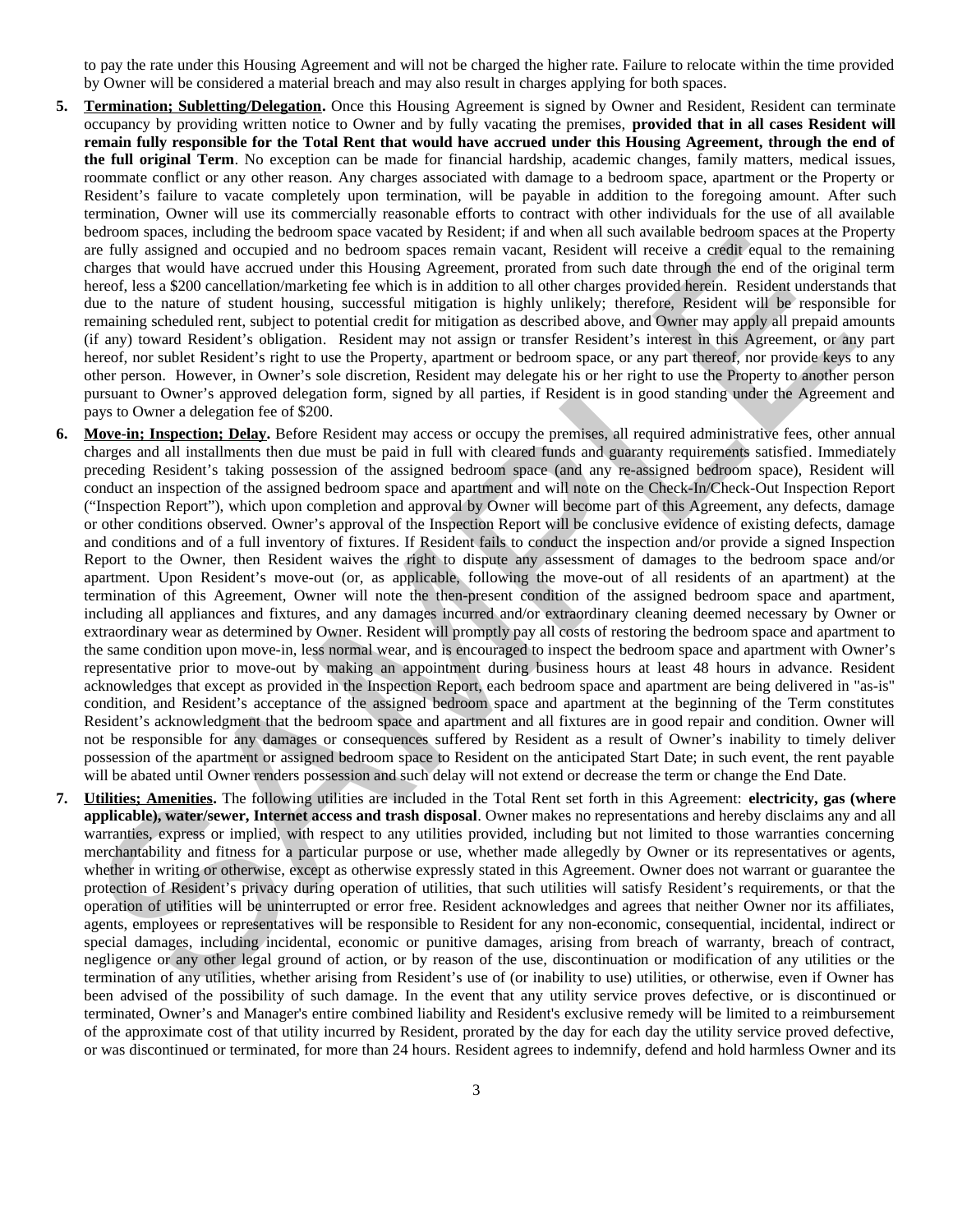employees, affiliates and agents, from any and all losses, claims, damages, expenses, other liabilities and causes of action of every nature, including attorney fees, which arise directly or indirectly in connection with: (i) violation by Resident of any laws, ordinances, regulations or rules regarding the utilities; or (ii) illegal or inappropriate use of the utilities. Any damage or loss to any utility devices during Resident's occupancy will be charged to Resident (and the other resident(s) in the apartment, as applicable) at the replacement cost.

- **8. Required Liability Insurance; Personal Property**. During the full term of the Housing Agreement, Resident agrees to obtain and maintain at Resident's expense a policy of personal liability insurance (i.e., renter's liability insurance) from a licensed insurance carrier in the United States, with coverage of at least \$100,000 per occurrence at actual replacement cost, covering Owner's losses of any kind arising from fire, smoke or water and caused by Resident's negligence and/or by Resident's animal. The liability insurance requirement and the existence or limits of any such insurance will not reduce or supersede Resident's obligations under this Housing Agreement, except to the extent Owner charges and Resident pays for a waiver of this insurance requirement as provided below. Resident is not obligated to purchase insurance from any specific provider and may arrange its own personal liability insurance policy from any insurer of Resident's choosing meeting the requirements of this paragraph, in which case Resident agrees to provide written proof of the required personal liability insurance coverage, including causing Owner and Manager to be listed as named interested parties on such insurance coverage, by mailing the proof of insurance to P.O. Box 18999, Atlanta, GA 31126-1399. Owner will provide instructions prior to move-in for submitting proof of insurance or purchasing a compliant insurance policy; Resident's failure to comply with these insurance requirements will be a breach by Resident with Owner reserving its remedies but will not give Resident any right of termination. If Resident fails or chooses not to provide sufficient proof of compliant personal liability insurance to Owner by the Start Date, or if Resident's insurance is cancelled during the term of this Housing Agreement, then Owner may, at its option, waive Resident's obligation to provide such insurance and obtain its own coverage in Owner's name for the same limited risks (up to \$100,000 per occurrence from fire, smoke or water damage caused accidentally by Resident's negligence and/or by Resident's animal) at Owner's expense; in such case, Resident agrees to reimburse Owner at the cost of \$12.00 per installment as additional Rent during the remaining term of this Agreement, of which Owner will retain \$5.00 per installment as an administrative fee and use the remaining \$7.00 per installment to procure such insurance for itself. This waiver is not insurance, does not release Resident from liability for other damage or causes and does not cover Resident's personal property. Owner strongly recommends that Resident maintain insurance covering Resident's personal property or belongings, which Resident may elect to purchase. Neither Owner nor any of its employees, representatives or agents assumes any liability, directly or indirectly, for loss or damage to the personal property of Resident or others by fire, theft or any other cause. Any personal property remaining in the bedroom space and/or apartment at the end of the Term or after earlier termination of this Agreement will be considered abandoned by Resident and may be disposed of by Owner at the risk and expense of Resident, with Owner maintaining a landlord's lien for unpaid rent as provided by law. Owner will not be liable or responsible for storage or disposition of the Resident's personal property. If there are multiple individuals comprising Resident, then all references to and obligations of Resident in this paragraph 8 will apply to each such individual, separately. The intelligent market requentes to meet examine of the state of meeting and means example for any state of the state of state of state of the state of the state of the state of the state of the state of the state of the s
- **9. Responsibility for Damage. Resident is solely responsible for any damage, defacement or loss within the assigned bedroom space. All assigned residents of an apartment are jointly and severally responsible for any damage, defacement or loss to common areas, other parts of the facility, fixtures or appliances, except for the portion of damages over \$100,000 where it is finally established that Resident or one or more other residents of the apartment were solely at fault for the entire loss, in which case such person(s) will be solely responsible.** Resident is fully responsible for the conduct of Resident's guests, visitors, licensees and invitees ("Guests"), including without limitation harm to individuals or damage or defacement of any part of the Property or its fixtures or property of third parties (including other residents) by such Guests.
- **10. Prohibitions.** Firearms, weapons, explosives or illegal drugs of any kind are strictly prohibited anywhere on or about the Property, including individual apartments and bedroom spaces (except government-issued service weapons carried by duly deputized law enforcement personnel). No gas or charcoal grill, nor any other open flame cooking or heating device, may be stored or used on any balcony, deck and/or patio at the Property, other than installed grills provided by the Property. Resident will, and will cause Guests to: (a) comply with all federal, state, parish and city laws, ordinances and/or regulations, including without limitation those relating to the consumption of alcoholic beverages; (b) not act in any way that endangers the Property or the safety of any person, or that is intended to facilitate criminal activity; (c) not engage in disruptive conduct or allow any noise loud enough to be heard outside the apartment or in neighboring apartments assuming doors and windows were closed; (d) not place or keep any trash outside of the apartment, including on any balcony, deck or patio; (e) not damage, take or possess any property belonging to others without express consent; (f) not tamper or interfere with smoke detectors, sprinklers or fire alarms; (g) not injure the reputation of the Property or its residents, (h) not act or fail to act in any way that would cause an increase in the rate of insurance at the Property; (i) not engage in any activity which interferes with or decreases the use and enjoyment of the Property by other residents; and (j) otherwise obey the Community Policies and other rules applicable to the Property. Any single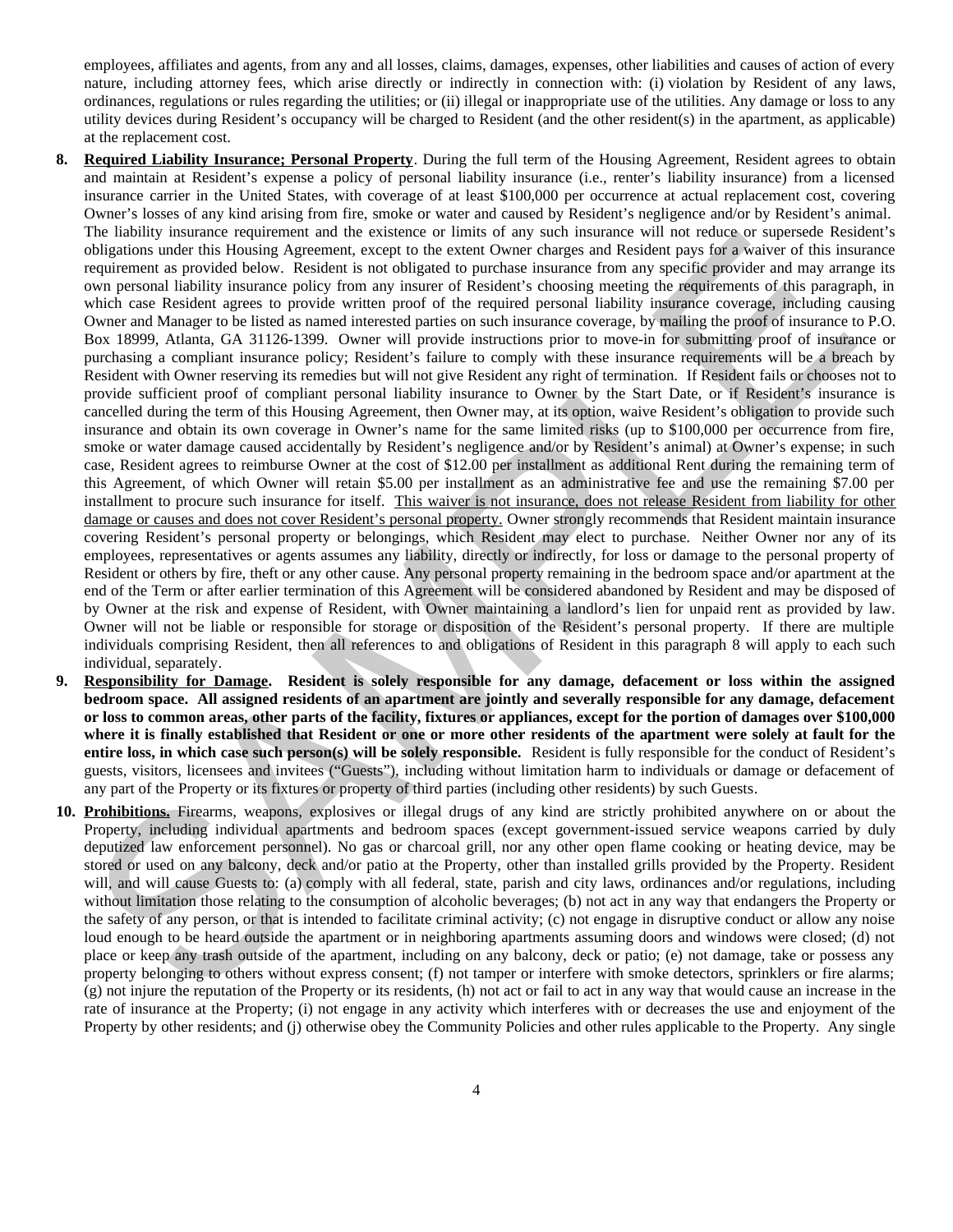violation of any of the foregoing will be considered a material breach of this Agreement and will be good cause for immediate termination of the Agreement with all applicable charges due.

- **11. Cleanliness and Safety; Entry.** Resident agrees to maintain the assigned bedroom space, the apartment and the common areas of the Property in a clean, safe and sanitary condition, to exercise all due care in the use of same, and to cooperate fully with the Property pest control program as requested. Resident will place all trash in provided receptacles and will be responsible for the cost of cleaning the interior or exterior of the apartment if not kept in sanitary condition. When outdoor temperatures exceed 85 degrees Fahrenheit, Resident will keep the apartment's air conditioning turned on and set to a reasonable temperature, including during vacations. Owner and its agents, employees and contractors may enter any apartment and bedroom space to perform routine maintenance, inspections, showings and other ordinary functions, provided that Owner will provide advance notice to residents of an apartment before such entry as required by law. Owner reserves the right to enter an apartment and any bedroom space without prior notice (including a passkey and/or disarming the alarm or other means of entry if locks have been changed) for emergency maintenance or repair purposes, or when there is reasonable cause to believe that a situation exists that could cause danger to life, safety, health or property. Owner may confiscate any item deemed to cause a danger and is under no obligation to pay compensation for or to return such items.
- **12. Residential Use; Pets.** The bedroom space and apartment may be used solely for private residential purposes and for no other purposes. Resident may not carry on any business or other enterprise from the bedroom space or apartment, nor use any Ownerprovided Internet connections for business purposes. Resident may place no signs, placards or other advertisement of any character in the bedroom space or apartment, nor display anything in an apartment or bedroom space that is visible from outside the Property or the apartment. Resident may not store at the Property or connect to a Property electrical outlet any mobility device owned by a third party. Pets are permitted in or about the Property only in specified apartments as Owner may in its discretion allow residents to maintain, in each case only following Owner's signature on a Pet Addendum for a single dog or cat per designated apartment, which requires payment of mandatory fees. All other pets are prohibited anywhere at the Property, except fish in small tanks to the extent approved by Owner in its sole discretion. Violation of the pet policy will subject Resident to deepcleaning and daily administration fees in Owner's discretion and may be considered as a termination of this Housing Agreement by Resident with fees due and accelerated (to the extent permitted by law) as provided in paragraph 5.
- **13. Guests; Occupancy Limits.** No more than one person may occupy a bedroom space, except for minor children for whom the Resident is the parent or legal guardian (further subject to apartment occupancy limits), with Owner's consent and with consent of apartment-mates as applicable. If Resident desires to have an Overnight Guest (any person staying in the Resident's assigned bedroom space or apartment for more than three total nights in any 30-day period), then Resident must register the Overnight Guest(s) with Owner. Resident may not have Overnight Guest(s) for more than three consecutive nights, nor for more than six total nights in any 30-day period. In the event any unregistered or unauthorized Overnight Guest(s) are identified to be in or using an apartment or bedroom space, Owner may assess against the Resident a fee of \$60 per night, in addition to the right of Owner to declare Resident in material breach of this Agreement and pursue other available remedies. Although Resident may have Guests from time to time, Owner reserves the right to restrict the number of persons permitted in or about an apartment at any time in Owner's discretion, to protect safety and the quiet enjoyment of other residents. All Guests may park only in designated parking areas and no Guest's vehicle may remain at the Property for more than three days. resistents on anominal between the three such entry. Owner resistents on the regard one is an anominal between the state of the state of the state of the state of the state of the state of the state of the state of the sta
- **14. Parking.** If a parking space option is selected (with corresponding rate) on page 1 above, then Owner grants to Resident a nonexclusive, undivided limited permit to use any one marked parking spot at any given time on level two or higher in the Property's parking structure (subject to handicap and reserved parking restrictions), for the sole purpose of parking one personal, noncommercial vehicle, and for ordinary access to and from such parking structure over marked driveways. The parked vehicle must be properly registered and licensed and may not create a safety hazard. Vehicles improperly parked or appearing abandoned may be towed at the vehicle owner's expense. This paragraph creates a limited use license and not a bailment. Resident assumes all risk and responsibility for damage to the vehicle and any personal property contained in it, and the vehicles or other personal property of others, in connection with any use of parking areas. Owner is not responsible for any damage to vehicles or property contained in vehicles. Owner reserves the right to revoke or restrict parking rights in the event Resident violates this paragraph or the Housing Agreement.
- **15. Smoking.** Smoking or vaping inside any apartment, hallway, elevator, breezeway, stairwell, balcony, patio or other indoor or adjacent area by Resident or his or her guest(s) is prohibited. In the event that Resident or any guest smokes, burns candles, burns incense or engages in any other activity which could result in particles and/or smoke which tend to cause staining or odor on walls, carpets or other portions of the premises, soiling of ductwork that could require duct cleaning or a persistent odor in an apartment that necessitates the removal of carpet and padding despite an apparent clean appearance, all such damage and repair cost will be considered extraordinary damage beyond normal wear and tear and is the responsibility of the Resident. Therefore, Resident agrees that **any** smoking in an apartment will subject the resident(s) to a minimum deep-cleaning fee of \$250, plus any additional costs of cleaning or repair in connection with smoking or other smoke-related damage.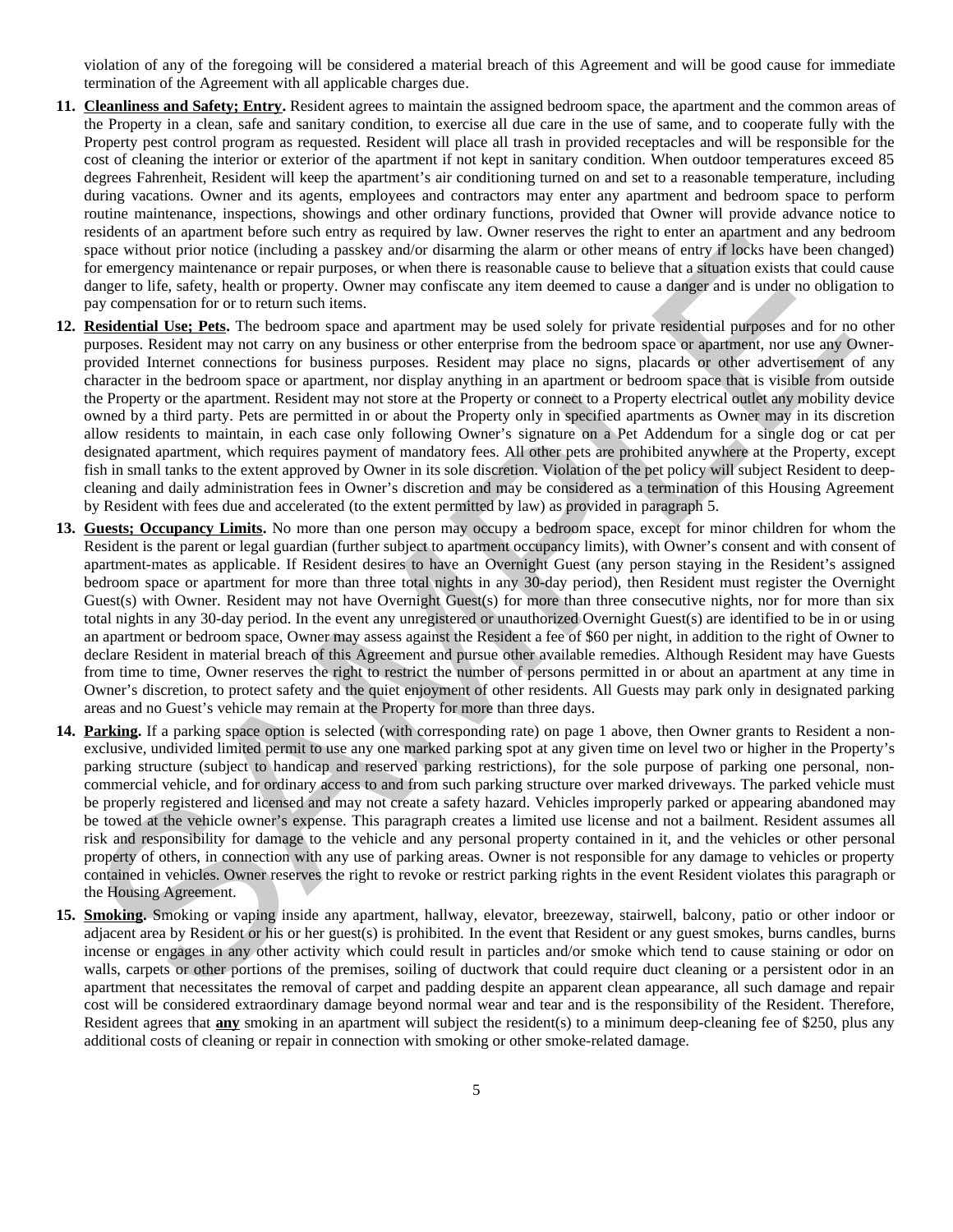### **16. Maintenance, Alteration and Repair**

- (a) Resident is responsible for and agrees to take good care of the premises, fixtures and all common areas. Resident may not remove any of Owner's property and will not perform any repairs, upgrades, painting, wallpapering, electrical changes or other alterations of the premises without prior written consent from Owner. Resident will be responsible for damage from waste stoppages caused by foreign or improper objects or improper use in lines serving bathrooms, damage to fixtures, appliances, doors, windows, screens, damage from water faucets left on or from doors left open, and repairs or replacements to alarm devices necessitated by misuse or damage by Resident and/or guests. Extraordinary appliances or furnishings such as satellite dishes, hot tubs, pool tables, water beds or high utility-consuming devices may not be installed or placed on the premises or anywhere at the Property without Owner's prior written consent, in its sole discretion.
- (b) In the case of a malfunction of any utilities or damage by fire, water or similar cause, or any water leak, suspected mold or microbial growth, electrical problem, broken glass, broken lock or any other condition that Resident reasonably believes poses a hazard to health and safety, Resident must promptly notify Owner in writing. Owner will act with reasonable time and diligence in making repairs and reconnections; Resident may not withhold or reduce payment of rent or other charges during such time. Maintenance and repair requested by Resident will generally be performed between 8am and 8pm, unless the work is considered an emergency, in which case work may take place at any time. Owner may temporarily disconnect equipment or utilities to avoid property damage and/or to perform repairs requiring such interruption, in Owner's sole discretion. Owner will not be liable for any inconvenience, discomfort, disruption or interference with Resident use of the premises because of ongoing repairs, alterations or improvements to the premises, the apartment or the Property.
- (c) Following move-in, Resident is responsible for providing and changing all light bulbs and batteries (for smoke detectors and remote controls) in the assigned apartment. A written maintenance report requesting assistance in changing these items may be submitted for maintenance staff assistance, with extra charges payable by Resident as applicable per Owner's published rates. From time to time, maintenance staff may enter the assigned apartment with or without notice to inspect and change furnace filters and to provide pest control.
- **17. Management; Community Policies.** Owner may retain employees and management agents from time to time to manage the Property, and Owner's agent may retain other employees or contractors. Resident, on behalf of himself or herself and his or her Guests, agrees to comply fully with all directions from Owner and its employees and agents, and the rules and regulations (including all amendments and additions thereto, except those that substantially modify the Resident's bargain and to which Resident timely objects) as contained in this Housing Agreement and the Community Policies of the Property. **The Community Policies are available at http://alight-tempe.com/policies.pdf or on request from the management office and are considered part of this Housing Agreement.**
- **18. Breach by Resident.** Upon any breach by Resident of this Housing Agreement or a prior agreement between Resident and Owner or its affiliates, including community policies, Owner may without separate demand or notice except as provided by law, and in addition to other lawful remedies, do any one or more of the following: (i) collect any charge under this Housing Agreement or community policies, including reimbursement for costs of collection; (ii) terminate this Housing Agreement and/or Resident's right to occupy the premises, and/or institute an action for eviction; (iii) sue to collect all past due charges and/or unpaid rent and other charges which would become due through the End Date or until the bedroom space and all other bedroom spaces at the Property have been filled, with recovery by Owner of any discrepancy in rent rate and any expense incurred in obtaining the new resident contract; (iv) report any information to credit reporting agencies. Without limitation, Owner may terminate this Housing Agreement for non-payment of rent or other charges, or upon any conduct by Resident that is prohibited by or in breach of this Agreement, or if, in the reasonable judgment of Owner, continued residency will or may be detrimental to the educational process or the health, safety and/or welfare of the other residents of the Property or any of the Property's personnel. Upon any termination as described in this paragraph: (a) Resident must fully vacate the bedroom space and apartment (including removing all personal belongings) within the time provided in the written notice given by Owner, and will have no further use of or access to the Property, the assigned apartment or bedroom space; and (b) Resident will be fully responsible for all rent and other charges as if the Agreement had been terminated by Resident as described in paragraph 5. Owner's termination for breach will not limit Owner's claim for damages resulting from Resident's breach of the Housing Agreement. Owner's acceptance of rent or other payment following notice to vacate or during the pendency of a legal action will not waive or diminish Owner's rights under this Housing Agreement or statutory law unless separately and expressly agreed by Owner. (b) In the case of a mailmraning of any will<br>the socialistic scharage by the ware considerably and the case of a<br>sympathe and sales and the mail case of a main consider any other in the<br>sympathe and diligence in mainla gr
- **19. Assumption of Risks; Liability.** Resident ASSUMES ALL RISKS associated with use of the Property, and to the full extent permitted by law, agrees to hold harmless, release, defend and indemnify Owner and its affiliates, members, partners, officers, agents, management company and its and their respective employees ("Released Parties") from all loss, liability and/or claims for injury, illness or death to persons or damage or theft to property arising in whole or in part from: (i) the negligent acts, omissions or intentional wrongdoing of Resident or his/her Guests; or (ii) the use, occupancy, presence at or other interaction with the Property or any part or contents thereof by Resident or his or her Guests, including without limitation those injuries and damages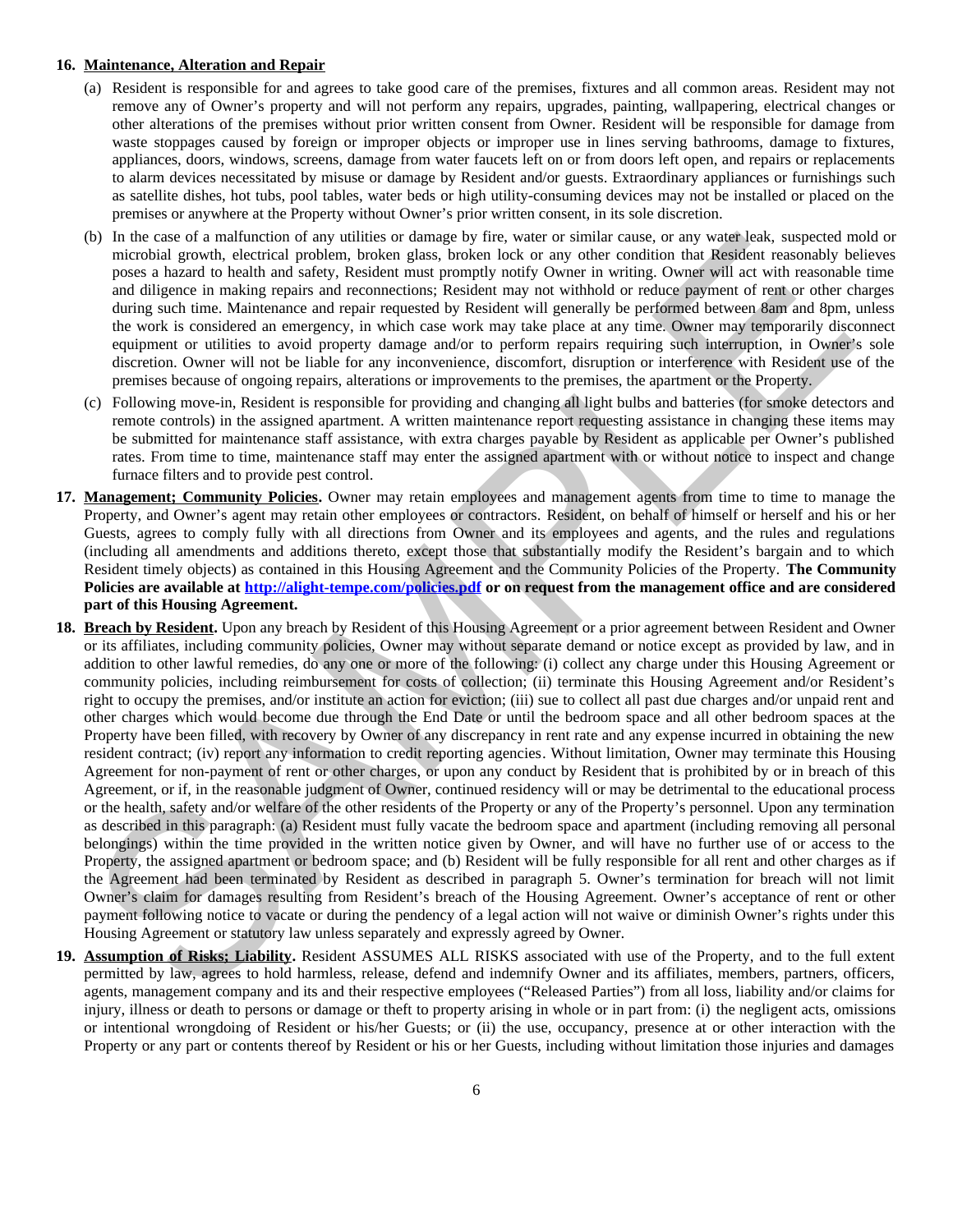caused by a Released Party's alleged or actual negligence or by breach of any express or implied warranty. The Released Parties will not be liable for injury, damage or loss caused by criminal conduct of other persons, including theft, assault, vandalism or other acts of third parties. Resident agrees to indemnify each Released Party for any injuries to Resident or any Guest or other person or property that arises in connection with occupancy or use by Resident or any Guest of Resident. Resident further agrees to reimburse, indemnify and hold harmless Released Parties from any and all claims, lawsuits, actions, costs, damages (including liquidated damages as specified) or losses, including reasonable attorneys' fees and costs and expenses, that a Released Party incurs or may incur as a result of any breach of this Agreement by Resident. The forgoing paragraph will be binding to the fullest extent permitted by law.

- **20. Safety Precautions.** Resident acknowledges that neither Owner nor any of its agents, employees or representatives has made any representations or warranties, either written or oral, concerning the safety of the Property, the bedroom space or any apartment, or the effectiveness or operability of any security devices or safety, health or security measures at the Property, the bedroom space or any apartment. Resident acknowledges that Owner neither warrants nor guarantees the safety or security of residents or their Guests against any criminal or wrongful acts of third parties. Resident and his or her Guests are responsible for protecting their own respective person and property and hereby release Owner and its agents, employees and representatives for any and all damage to person and property. Owner's safety measures are neither a warranty of safety nor a guaranty against crime or of a reduced risk of crime. Resident acknowledges that security devices or measures may be changed or removed by Owner without notice or compensation, and/or may fail or be thwarted by criminals or by electrical or mechanical malfunctions. Therefore, Resident acknowledges that he or she should not rely on such devices or measures and should take steps to protect himself or herself and his or her existing property notwithstanding these devices. Resident agrees to immediately notify Owner's representative of any malfunctions involving locks and life-safety building components. Should Resident become seriously injured or imperiled at the Property, Resident authorizes Owner and its agents to call 911 Emergency at Resident's expense, without legal obligation to do so. representations or warmines, etme warmen o onl, concerning are slately of the Property, are becomes pare a car<br>of the effectiveness or operating of any security device or safety, fuell or occurity measures at the Property,
- **21. Abandonment.** If the assigned bedroom space or an apartment is abandoned or Resident's right to use them has been terminated, Owner may, without notice, secure the bedroom space and/or apartment with new locks, store or dispose of any personal property left in the bedroom space or apartment by Resident or Resident's Guests, and re-assign the bedroom space and/or apartment to others for use. Any such abandoned property or personal possessions shall be stored and disposed of by Owner in accordance with Arizona law. Owner, in its sole reasonable discretion in accordance with applicable law, will determine when a bedroom space and/or an apartment is abandoned, which may take into consideration any one of the following: the removal of personal property from the bedroom space other than in the usual course of continuing use, the failure to pay housing charges or other charges, discontinuance of any utility service, and failure to respond to any notices, phone calls, or correspondence from Owner or its representatives.
- **22. Vacating at End of Term; Renewal.** This Housing Agreement does not automatically renew, and Owner is not obligated to renew it. Owner reserves the right to contract with others for the premises at any time, for occupancy commencing after the End Date. Upon termination or expiration of this Housing Agreement for any reason, Resident will immediately vacate and relinquish the bedroom space and entire apartment, and all of Owner's fixtures, in a clean and sanitary condition, including removing all trash. Resident will pay all utility and service bills to the bedroom space and apartment (except those provided by Owner as specified in this Housing Agreement) and cancel all utility accounts in the name of Resident. Resident will return to Owner all keys issued to Resident by Owner. If all keys issued to Resident are not returned promptly to Owner, Resident will pay all costs associated with re-keying or reprogramming locks for the bedroom space and/or apartment, along with the cost of replacement of all keys. If Resident fails to vacate the bedroom space and apartment by the end of the Term or upon earlier termination of the Agreement, Resident will pay agreed holdover charges equal to three (3) times the daily pro-rated housing charges during the Term (but not more than the amount provided by law), plus associated expenses, including attorneys' fees. In no event after termination or expiration of this Housing Agreement will it be deemed to have been renewed or extended.
- **23. Administrative/Move-In Fee.** A nonrefundable administrative/move-in fee in the amount shown on page 1 above is due prior to move-in. Proceeds support administrative, labor and materials costs toward preparing apartments for move-in and administering the Housing Agreement. This fee is not pro-rated or refundable regardless of actual move-in or length of occupancy.
- **24. Renewal of Residency**. If this Housing Agreement is a renewal of Resident's residency at the Property to follow the expiration of another valid agreement with an End Date that is no more than one day earlier than the Start Date of this Housing Agreement, then: (a) the Start Date of this Housing Agreement will be deemed to take place simultaneously with the expiration of the prior agreement, so that this Housing Agreement begins immediately upon the expiration of the term of the prior agreement; and (b) if Resident is assigned by Owner to a different apartment or bedroom for the new term under this Housing Agreement, Resident agrees to relocate promptly to the newly assigned space and to relinquish occupancy of the prior space on the date specified by Owner.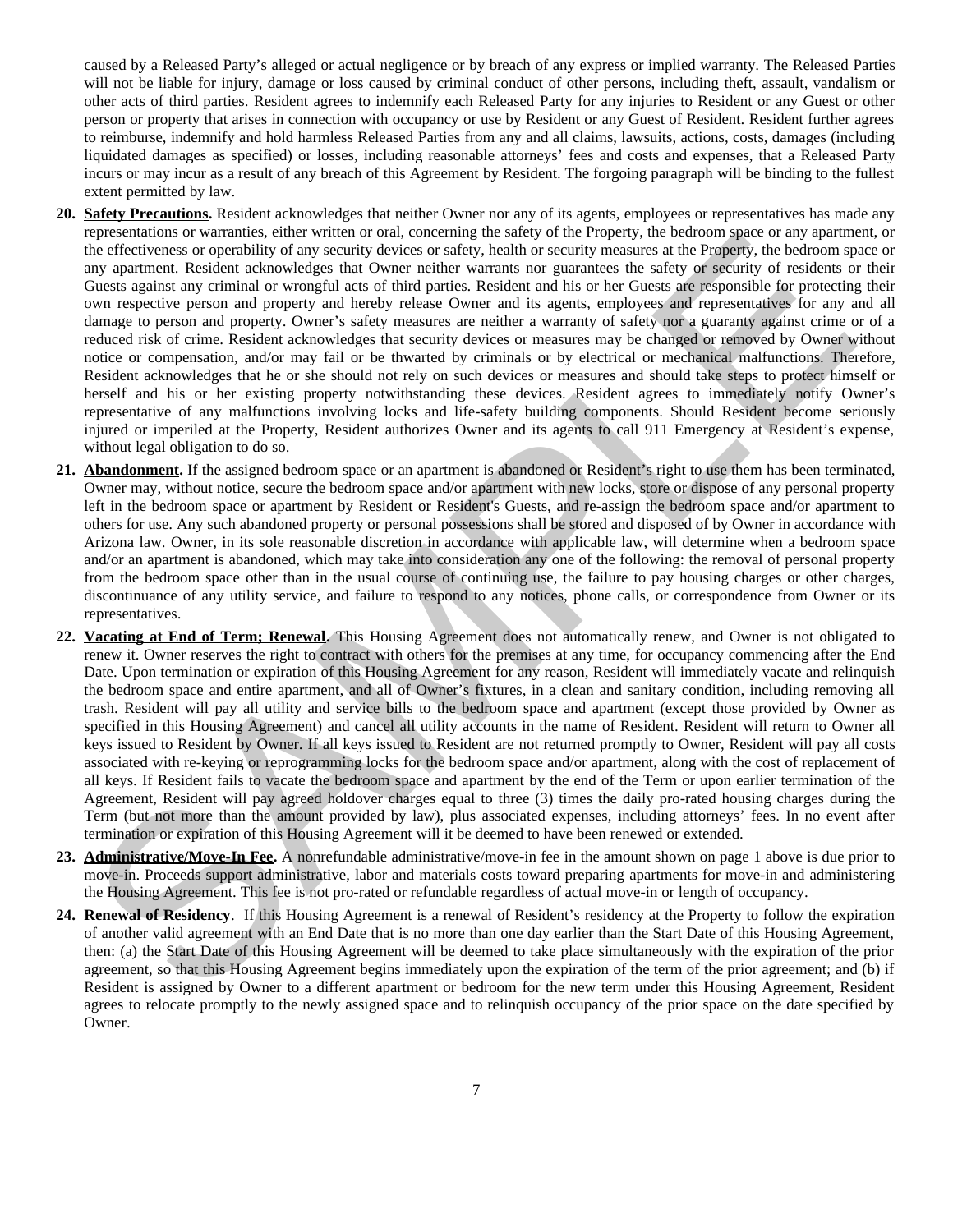- **25. Casualty Loss.** If in Owner's reasonable judgment the premises or the Property is materially damaged by fire or other casualty, Owner may terminate this Housing Agreement within a reasonable time after such determination, by written notice to Resident, in which case Owner will refund prorated, pre-paid rent and all deposits less lawful deductions unless Resident and/or Resident's guest(s) caused the casualty, in which case all funds on account will be applied to all applicable charges related to the damages and Resident will be responsible for the balance of all charges for repairs. If following a fire or other casualty Owner does not elect to terminate this Housing Agreement, Owner will rebuild the damaged areas within a reasonable time, and during such reconstruction, Resident will be provided a reasonable rent reduction for the unusable portion of the premises unless Resident and/or Resident's guest(s) caused the casualty.
- **26. Guarantor Information, Notice.** Owner reserves the right to notify any Guarantor of any action taken or notice given with regard to Resident under this Housing Agreement. If Resident or Guarantor has supplied information by means of an application for residency, guaranty of payment or other documentation, Resident and Guarantor, as the case may be, represent that such information is true and correct and given voluntarily and knowingly. Owner and its management agent reserve the right to release any such information and/or Resident's account history to law enforcement, government officials, lenders and prospective purchasers of the Property.
- **27. Use of Likeness**. As part of the consideration for this Housing Agreement, Resident authorizes Owner and its affiliates to make photographs and video recordings of Resident in community and resident amenity areas, and irrevocably grants Owner and its affiliates a royalty-free license to use Resident's image and likeness for all lawful purposes, including promotional purposes in advertising, video, web, social media and other formats.
- **28**. **Multiple Bedroom Spaces.** If this Housing Agreement expressly identifies more than one bedroom space in a multi-bedroom apartment as assigned to Resident on page 1, then: (a) references to a "space" or "spaces" will be deemed to refer to all of the spaces assigned to Resident, or to the entire apartment if all of the bedrooms in an apartment are assigned to Resident; and (b) if Resident is assigned fewer than all of the bedroom spaces in an apartment, use of common areas will continue to be shared with other residents of the apartment and any calculation of Resident's share of any charges assessed pro rata to all residents of an apartment will be made by dividing the number of bedroom spaces assigned to Resident by the total number of occupied bedroom spaces within the apartment.

# **29. DISPUTE RESOLUTION; MANDATORY ARBITRATION; CLASS-ACTION WAIVER.**

- (a) Claims Subject to Arbitration. Except as expressly provided below, the parties agree that to the fullest extent permitted by applicable law, any dispute arising out of or relating in any way to this Agreement or a similar prior agreement, the Property or the relationship between Resident and Owner or Manager (including matters occurring prior to the date of this Agreement and disputes also involving third parties) (collectively, "Claims") will, at the election of either party, be resolved by arbitration, including any dispute about arbitrability, such as scope and enforceability.
- (b) Arbitration Process. Any arbitration will be conducted pursuant to the applicable rules (the "Arbitration Rules") of the American Arbitration Association, as modified herein, to the extent such modifications are not prohibited by the Arbitration Rules. The arbitration will be conducted in Phoenix, Arizona. The parties will select a single arbitrator, but in the event that the parties are unable to agree, the arbitrator will be appointed pursuant to the Arbitration Rules. The arbitrator will be a practicing attorney with significant expertise in litigating and/or presiding over cases involving the substantive legal areas involved in the dispute. The parties to the arbitration will not request, and the arbitrator will not order, that any discovery be taken or provided, including depositions, interrogatories or document requests, except to the extent the amount in controversy exceeds \$50,000. The arbitration will be concluded within three months of the date the arbitrator is appointed. The arbitrator's findings, reasoning, decision, and award will be stated in writing and based upon applicable law. Judgment on the arbitration award may be entered in any court having jurisdiction. In the event that the arbitration results in an award which imposes an injunction or contains a monetary award in excess of \$100,000, the award will be reviewable on appeal initiated by filing notice of appeal with the AAA office within 30 days of the award, governed by the AAA Optional Appellate Arbitration Rules and conducted by a panel of three new arbitrators, ruling by majority, under the procedure for appointment from the national roster of arbitrators. Unless the applicable Arbitration Rules require otherwise, arbitration fees and costs will be shared equally by the claimant(s) and respondent(s), respectively, in any arbitration proceeding. Should the AAA be unavailable, unable or unwilling to accept and administer the arbitration of any claim under these arbitration provisions as written, the parties will agree on a substitute arbitration organization, such as JAMS, that will enforce the arbitration provisions as written. *Because this Agreement memorializes a transaction in interstate commerce, the Federal Arbitration Act governs the interpretation and enforcement of these arbitration provisions. More information about arbitration, including the Arbitration Rules, is available at www.adr.org or by calling 1-800-778-7879.* regard to Readent under this bossing Agreement. It setsmon to Courante in supplies the readent of Readent under the state of the readent of the state of the properties of the properties of the properties of the mail contr
- (c) Claims Excluded from Arbitration. The following matters will not be subject to arbitration but will instead be adjudicated in the courts of Maricopa County, Arizona or such other court in which jurisdiction and venue are proper: (a) an action for possession or for injunctive remedies provided under applicable landlord-tenant laws or to enforce intellectual property